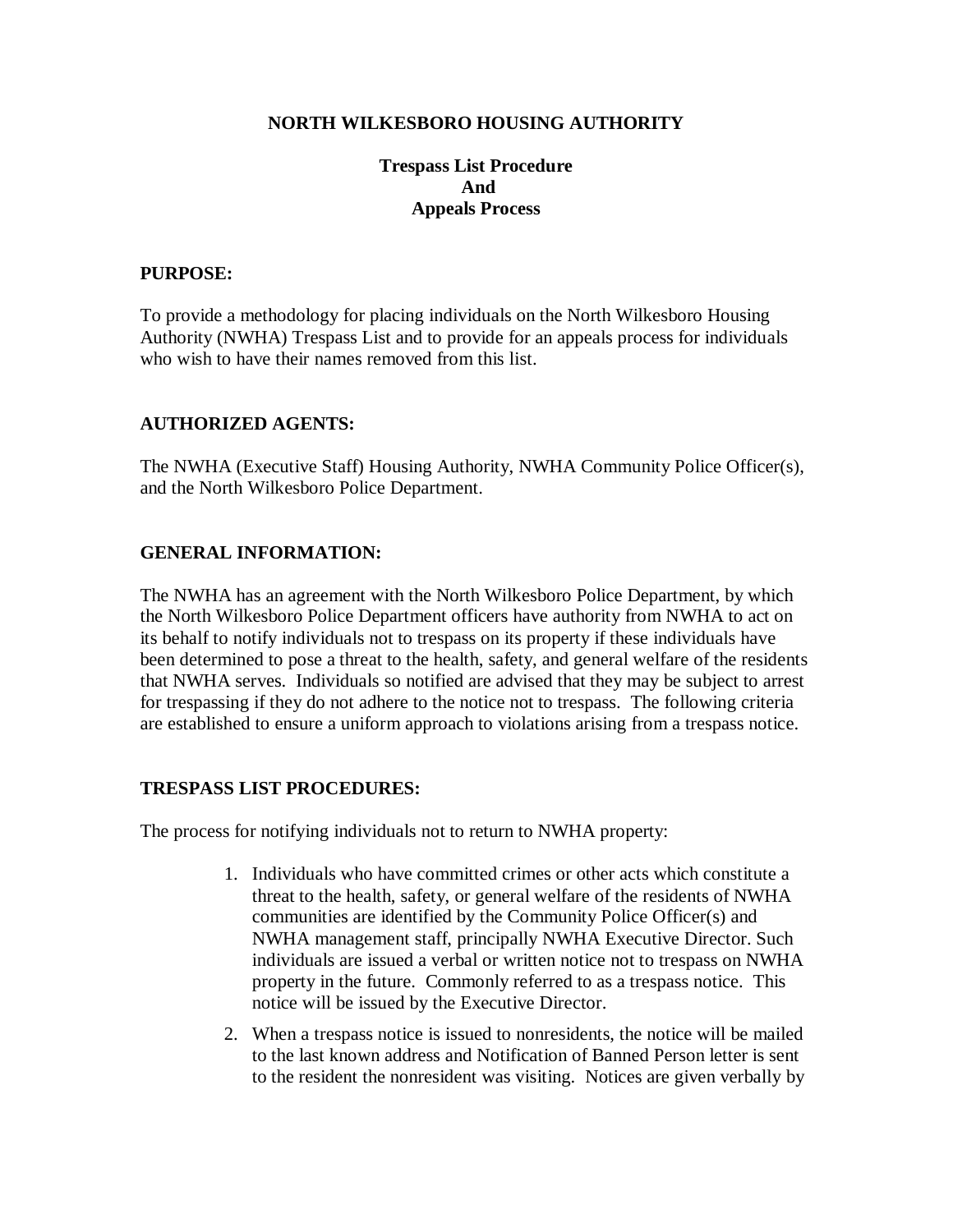the Community Police Officer(s), North Wilkesboro Police Department Officers, and NWHA management staff.

- 3. Housing Management will inform all new move-ins of the trespass list. The new resident will be given a copy of the Trespass List during their orientation. If a banned person is later found on the property visiting a resident then the resident will be sent the notification of Banned Person letter and a copy placed in their file.
- 4. In the instances in which a Trespass notice is issued to former residents who have been evicted, the NWHA staff and the Community Police Officer(s) will work jointly to serve a formal written notice. The trespass notice served on former residents will primarily be because of their participation in any criminal activity that threatens the health, safety, or right to peaceful enjoyment of NWHA public housing premises by other residents or employees of NWHA, or because of their involvement in any drug-related criminal activity on or off such premises.
- 5. All NWHA representatives who have authority to serve trespass notices must advise all individuals so served that they have the right to appeal such notice after six months. Individuals should be advised to contact the Office of the Housing Manager, 101 Hickory Street, to file such an appeal.
- 6. After an individual has been advised not to trespass on NWHA property they will document the name, race, sex, DOB, date, time, and reason why an individual was told not to enter onto NWHA property. The Community Police Officer(s) will document this information on a NWHA Incident Form. This Incident Report will also be coded with the appropriate codes.

The Community Police Officer(s) will forward, within 48 hours, a copy of the documenting NWHA Incident report (attachment 1) to the NWHA Housing Manager. The NWHA Housing Manager will forward the NWHA incident reports along with any comments on each to the Executive Director. The Incident Reports will be reviewed along with the comments from the Housing Manager. After review, if it is determined from the incident reports that an individual needs to be removed from the Trespass list, the Executive Director will follow the trespass appeals committee review as outlined in this procedure.

The Community Police Officer will submit to the Executive Director, by the last Friday of each month, the incident reports which document the names of subjects prohibited from NWHA property. The Executive Director will have these names added to the trespass list. After adding the names, the Executive Director will forward to the community Police Officer(s), North Wilkesboro Police Department, Resident Advisory Council Chairman, and the Drug Elimination Coordinator a copy of the updated Trespass List. It will be the responsibility of the Drug Elimination Coordinator to distribute copies of the list.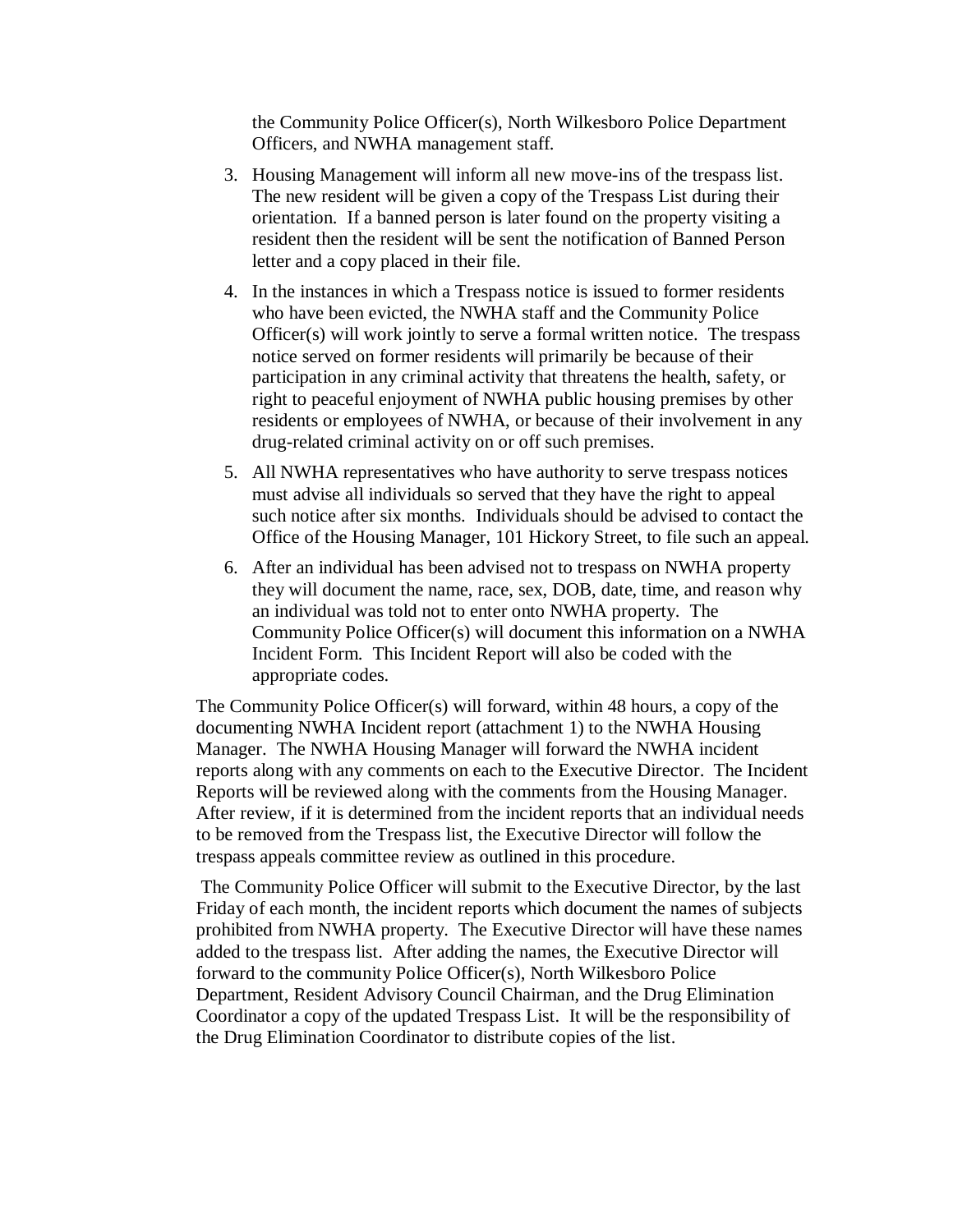# **APPEALS PROCESS GENERAL INFORMATION:**

The NWHA and North Wilkesboro Police Department recognizes that circumstances may change for individuals that could warrant the person being able to return to NWHA property. The NWHA and the North Wilkesboro Police Department encourage individuals proving themselves worthy of having their names removed from the Trespass List to appeal, after a six-month period.

The Process for being removed from the Trespass List:

- 1. Residents who wish to have a person removed from the Trespass List may do so by filing an application (attachment 2) with NWHA at 101 Hickory Street in the office of the Housing Manager. This process is applicable for any resident who wants to remove a person who is on the trespass List for at least six months. In doing so, the resident/applicant must provide a criminal history records check with their application. If applicable, a report from a Probation or Parole officer must also be submitted.
- 2. A panel consisting of the Executive Director, Housing Manager, Resident Advisory Council Chairman, and the Community Police Officer(s), will meet to review all such applications as needed.
- 3. The panel will review applications on a case-by-case basis. It shall be the authority of the panel to interview applicants in person. The resident requesting the applicant be removed from the Trespass List must be present at the meeting. For those individuals who have been arrested and convicted of a crime, after they have completed their Probationary, Parole or Community service periods and have had clear record for the following listed periods, they may be considered by the panel for removal from the trespass List.

| Drugs – Possession                               |                                   |
|--------------------------------------------------|-----------------------------------|
| Misdemeanor------------------------------ 1 year |                                   |
|                                                  |                                   |
| Drugs – Intent to Sell                           |                                   |
| Misdemeanor------------------------------ 1 year |                                   |
|                                                  |                                   |
| Murder – Completion of Parole Period---------    | 2 years beyond<br>Completion date |
| Assault                                          |                                   |
| Misdemeanor-----------------------------         | 1 year                            |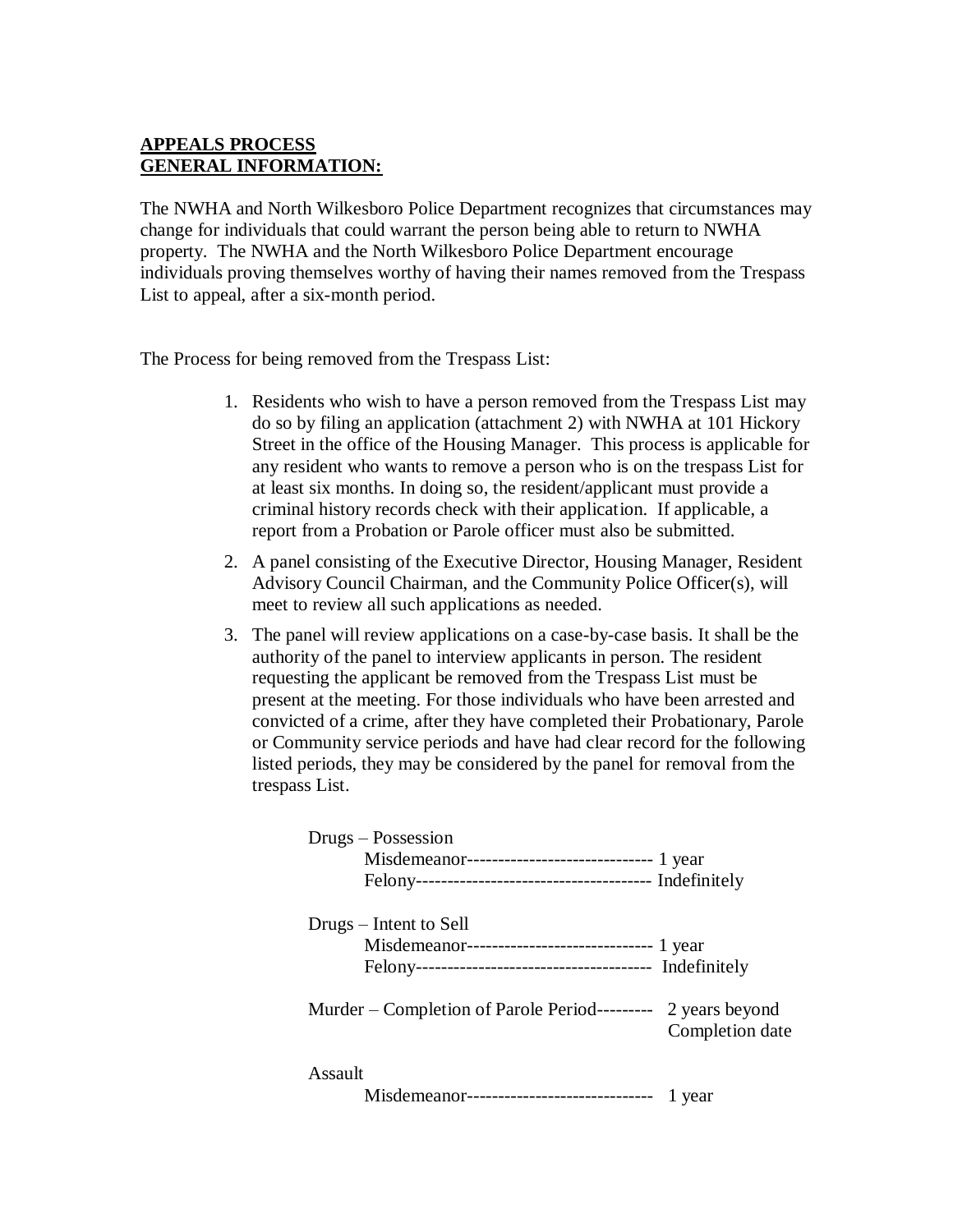|                                                           | 3 years |  |
|-----------------------------------------------------------|---------|--|
| Trespassing – Injury to Property------------------ 1 year |         |  |
|                                                           | 1 year  |  |

| Breaking and Entering------------------------------ 1 year |  |
|------------------------------------------------------------|--|

For individuals who have been placed on the Trespass List for reasons not resulting from an arrest or conviction, those individuals may have a review of their status at a six-month period after the Ban commenced if a resident makes application for the appeal.

- 4. The panel will render a written decision on all applications as needed and forward that decision to each resident/ applicant. A central file will be maintained by the Housing Manager. The decision of the panel is final.
- 5. If an application results in an individual's name being approved for removal from the Trespass List, it shall be the responsibility of the NWHA to ensure that the individual's name is physically removed from this list.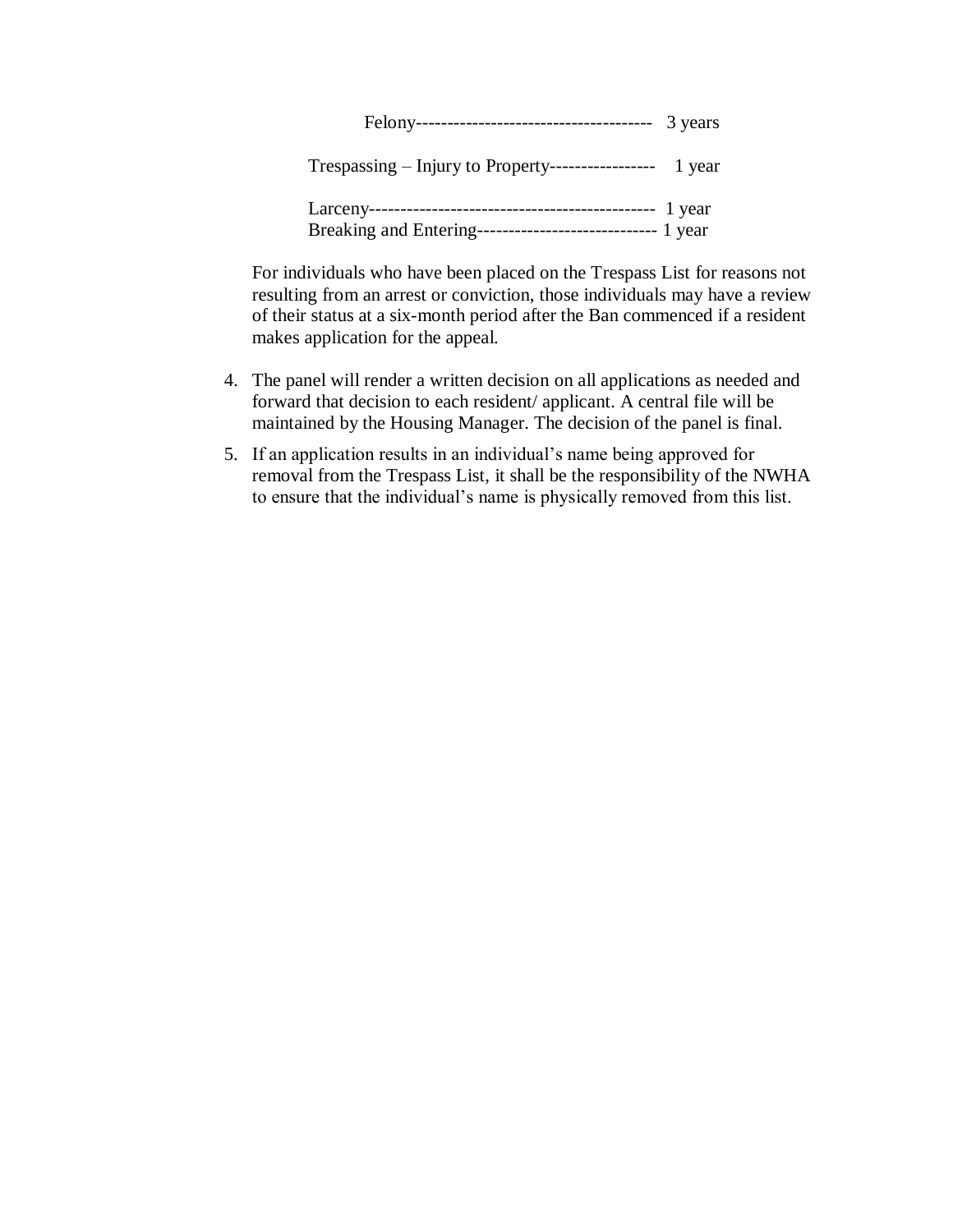### **NORTH WILKESBORO HOUSING AUTHORITY**

# **Application Request To Be Removed From Trespass List**

| <u> 1999 - Johann Barn, amerikansk politiker (</u>                                                                                                                                                                                   |  |
|--------------------------------------------------------------------------------------------------------------------------------------------------------------------------------------------------------------------------------------|--|
|                                                                                                                                                                                                                                      |  |
| Resident Requesting Removal of Trespass:                                                                                                                                                                                             |  |
|                                                                                                                                                                                                                                      |  |
|                                                                                                                                                                                                                                      |  |
| <u> 2000 - John Harry Harry Harry Harry Harry Harry Harry Harry Harry Harry Harry Harry Harry Harry Harry Harry Harry Harry Harry Harry Harry Harry Harry Harry Harry Harry Harry Harry Harry Harry Harry Harry Harry Harry Harr</u> |  |
|                                                                                                                                                                                                                                      |  |
| NWHA Community in which Trespass Notice issued: ________________________________                                                                                                                                                     |  |
|                                                                                                                                                                                                                                      |  |

The applicant/resident should provide in the space below a written statement as to the reasons he/she should be removed from the Trespass List. Additional pages may be added if necessary. Probation/Parole reports as well as criminal history reports for each applicant must be attached.

### **APPLICATION ONLY – NOT APPROVAL**